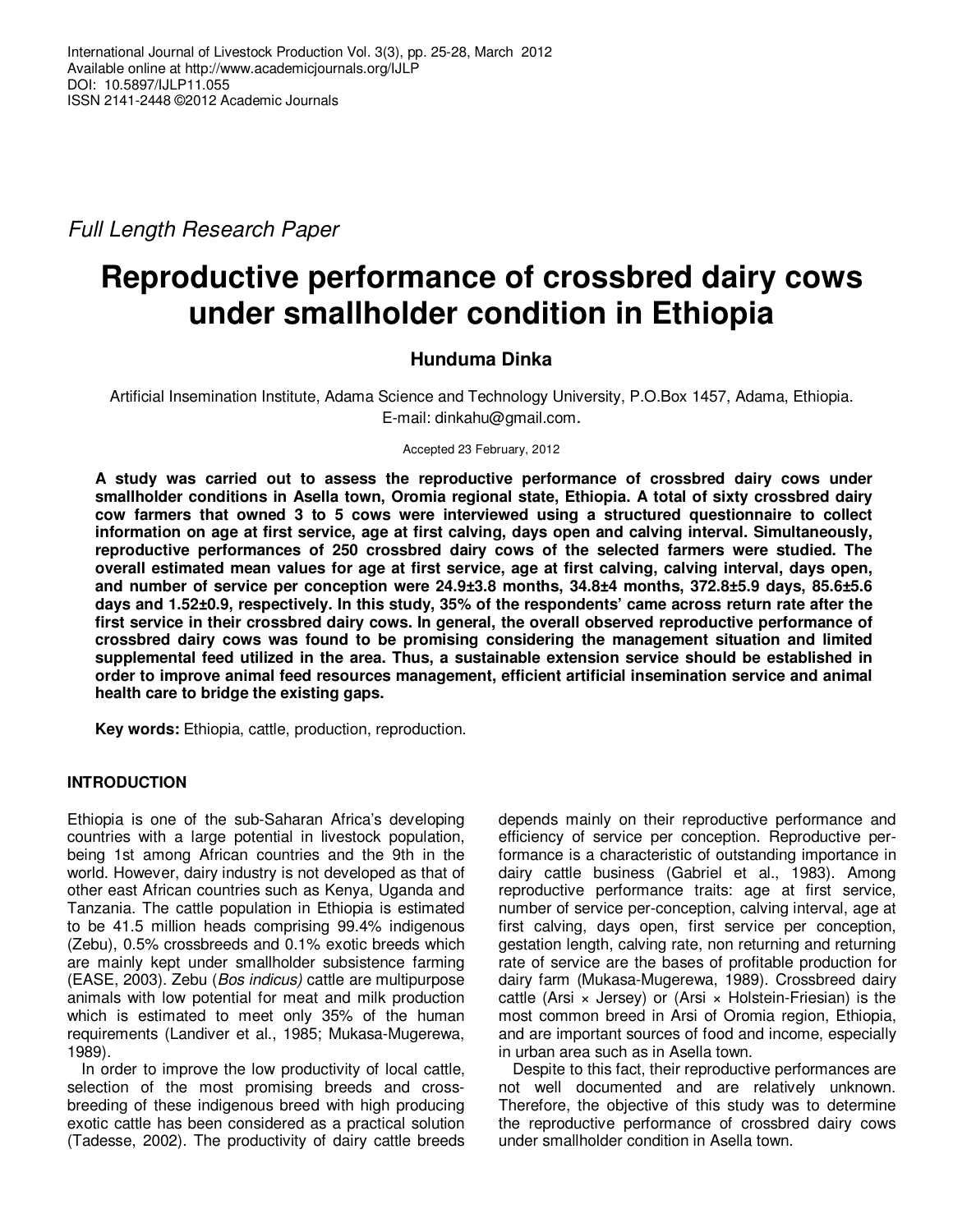| <b>Parameter</b>                 | Over all mean (N=250) |
|----------------------------------|-----------------------|
| Number of service per conception | $1.52 \pm 0.9$        |
| Calving Interval (days)          | $372.8 + 5.9$         |
| Days open                        | $85.6 \pm 5.6$        |
| Age at first calving (months)    | $34.8 + 4$            |
| Age at first service (months)    | $24.9{\pm}3.8$        |

**Table 1.** Reproductive performance of crossbred dairy cows under smallholder condition in Asella Town.

## **MATERIALS AND METHODS**

#### **Study area**

This study was conducted in Asella town located in the Arsi zone of the Oromia region, Ethiopia. Asella town is characterized by mild sub-tropical weather with the maximum and minimum temperature ranging from 18 and 5°C, respectively around the year (Karc, 2008).

#### **Method of data collection and sources**

#### **Questionnaires survey method**

Structured questionnaire was prepared and used to collect information from crossbred dairy cow owners (each of them having three to five crossbred cows) under smallholder condition in one visit interview and reproductive performance of their crossbred dairy cows were studied. The questionnaires were checked for clarity of the questions prior the interview. Prior the interview, respondents were briefed to the objective of the study. Following that, the actual questions and questionnaires were presented. Accordingly, information about the age at first calving, age at first service, days open, calving interval and number of service per conception were collected.

#### **Sampling method**

Among the total of seven "kebele's" (equivalent to Peasant Association) in the study area, four "kebele's" (Kombolcha, Burkett, Chilalo, and Areda) were selected based on their crossbred dairy cattle population, ease of access, feeds and feeding systems and other characteristics of herd management. Hence, a total of 60 (15 from each kebele) crossbred dairy cow owners under smallholder condition were randomly selected and addressed. Simultaneously, reproductive performances of 250 crossbred dairy cows of the selected farmers were studied.

#### **Data analysis**

Descriptive statistics such as percentages, averages, frequency and standard deviations were used to summarize and present the results.

## **RESULTS AND DISCUSSION**

## **Age at first service and age at first calving**

As presented in Table 1, the mean age of heifers at first

service was 24.9 months (range 18 to 36 months) with the mean age at first calving of 34.8 months (range 27 to 46 months). Presented results are in concordance to the previous findings of Nuraddis et al. (2011), with 23.2 months in Gonder town, Mureda and Mekuriaw (2007) with 25.6 months of age at first service in Dire Dawa for other crossbreeds of exotic and local cattle, and Knudesen and Sohael (1970) with 21.7 months of age at first service for the Crossbreeds of Fulami and Holstein-Friesian breed in Nigeria. In addition, our results (34.8 months) for the age at first calving are in agreement with the report of Haile-mariam et al. (1993) and Yifat et al. (2009) who reported 32.7 and 31.9 months, respectively. On the contrary, this finding was slightly higher than 28.5 and 29.2 months of age as reported for crossbreeds of Jersey and Arsi and Friesian and Arsi, respectively, at Asella Livestock farm, Ethiopia (Negussie et al., 1998). On the other hand, the finding of age at first calving in the present study was lower than 36.7 and 40.1 months as reported by Agyemang and Nkhonjera (1990) for crossbreed dairy heifers in Malawi, 58.3 and 36.8 months as reported by Masama et al. (2003) at two locations in Zimbabwe and 40.6 months as reported by Shiferaw et al. (2003) for crossbred dairy heifers in different dairy production systems in central highlands of Ethiopia.

### **Calving interval and days open**

As presented in Table 1, the mean calving interval and days open were 372.8 and 85.6 days, respectively. The mean value for calving interval of 372.8 days in presented study was lower than 475 days as reported by Bekele et al. (1991) for smallholder crossbred dairy cows in the central highland of Ethiopia. On the other hand, this study results, concerning the calving interval are supported by previous report of Negussie et al. (1998) from Asela Livestock farm with calving interval of 351 to 398 days. Data obtained from the questionnaire survey in this study resulted with calving interval of 344 to 432 days. Involved herd owners also presented rather new information with calving interval being influenced with calf's sex with male calves having 10 to 15 days longer gestation period if compared to the female calves. Obtained mean values for calving interval in presented study (372.8 days) were lower if compared to 488 days as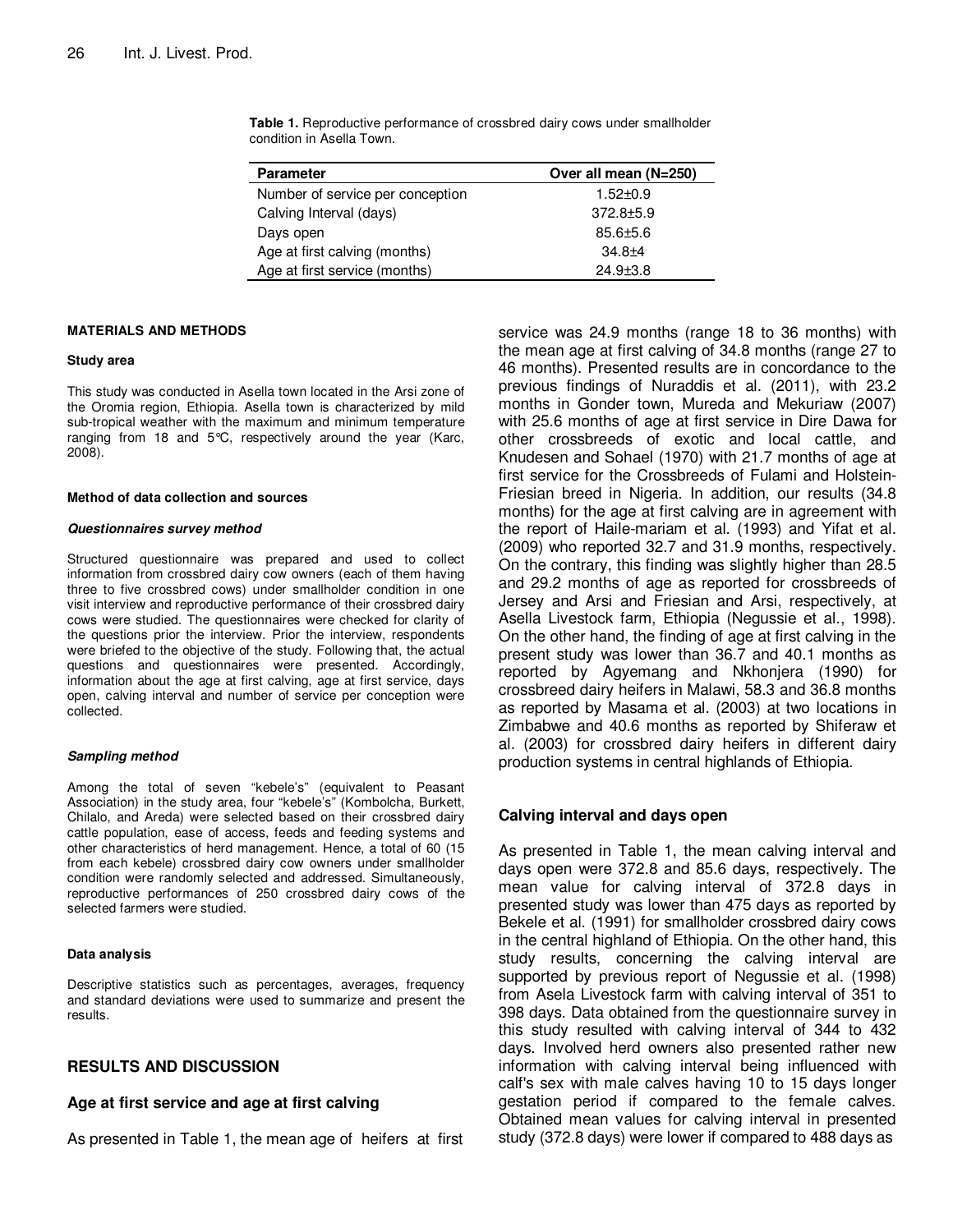reported by Agyemang and Nkhonjera (1990) in Malawi, 487 days as reported by Haile-mariam et al. (1993) in Abernosa Ranch, and 552 days as reported by Shiferaw et al. (2003) for the central highlands of Ethiopia. Our study results showed mean value for days open to be 85.6 days and are lower if compared to those of Negussie et al. (1998) in Assela livestock farm, and 197 days as presented by Bekele et al. (1991) in Abernosa Ranch.

The differences could be attributed to differences in management practices and agro-ecology of the respective areas.

## **Number of service per conception**

Number of service per conception depends largely on the breeding system used. It is higher under uncontrolled natural breeding than hand-mating and artificial insemination (Gabriel et al., 1983). Number of service per conception higher than 2 should be considered as poor (Mukassa-Mugrewa, 1989). The number of service per conception revealed in the present study was 1.52 which is closely to 1.62 as reported from central highlands of Ethiopia (Bekele et al., 1991; Shiferaw et al., 2003), 1.67 as reported from mid Rift valley of Ethiopia (Yifat et al., 2009) and 1.61 as reported from Abernossa Ranch (Haile-mariam et al., 1993). At the same time, our results were slightly lower than 2.0 service per conception as reported for cows at Asella Livestock farm (Negussie et al., 1998). Furthermore, according to more than 90% of the respondents in the study area number of service per conception is significantly affected by age of the individual householders, time of insemination, lactation length, proper heat detection and milk yield's which could be probably due to the level of knowledge of owners in managing their dairy cows.

## **Return rate after first service**

In the present study, 35% of the respondents' came across return rate after first service in spite to good management practice including proper heat detection and ontimeartificial inseminationsystem.Arecentretrospective study in Arsi Negelle obtained 13.4% return rate after first service (Mekonnen et al., 2010). Time of insemination, feeding management, efficiency of heat detection, proper insemination of cows and early embryonic mortality were known to be factors that negatively affect fertility in dairy cows (Barrett and Larkin, 1974). In this study, 65% of dairy cows conceived after the 1st service, 25% after the 2nd service, 5% following the 3rd and 2.5% after 4th and 5th service. This study results are higher if compared to those reported by Mekonnen et al. (2010) with 86.6% cows conceived following the 1st service, and 13.1, 2.4 and 0.07% cows conceived after the 2nd, 3rd, and 4th artificial insemination, respectively. In conclusion, the

reproductive per-formance of crossbred dairy cows owned by smallholder dairy producers in Asella town was found to be promising considering the management situation and limited supplemental feed utilized in the area. Thus, a sustainable extension service should be established in order to improve animal feed resources management, efficient artificial insemination service and animal health care to bridge the existing gaps.

## **ACKNOWLEDGMENTS**

The author would like to thank crossbred dairy cattle owners for their cooperation for interview and Kedir Kaka for his assistance during data collection.

## **REFERENCES**

- Agyemang K, Nkhonjera LP (1990). Productivity of Crossbred Cattle on Smallholder Farms in Southern Malawi. Trop. Anim. Health Prod., 22: 9-16.
- Barrett MA, Larkin PJ (1974). Milk and Beef Production in the Tropics. Oxford University Press. ELY House, London. Volume 1.
- Bekele T, Kasali OB, Alemu T (1991). Reproductive problems in crossbred cattle in Central Ethiopia. Anim. Prod. Sci., 26: 41-49.
- EASE (2003). Ethiopian Agricultural Sample Enumeration (EASA), Addis Ababa, Ethiopia.
- Gabriel HK, John CM, Trail MY, Kurtu GW, Frank MA, Jeffrey D (1983). Crossbred dairy cattle productivity in Arsi Region, Ethiopia. ILCA Research Report No. 11.
- Haile-mariam M, Banjaw K, Gebremeskel J, Ketema T (1993). Productivity of Boran Cattle and their Friesian crosses at Abernossa Ranch, Ethiopia. I. Reproductive performance and prevailing mortality. Trop. Anim. Health Prod., 25: 239-248.
- KARC (2008). Kulumsa Agricultural Research Center (KARC) Annual report, Ethiopia, pp: 6.
- Knudsen PP, Sohael AS (1970). The Van herd: a study of performance of a mixed Friesian/Zebu herd in a tropical environment. Trop. Agric., 47: 189 - 203.
- Landiver C, Galina CS, Duchateou A, Navarro-Frierro R (1985). Fertility trial in zebu cattle after a natural or controlled estrus with PGF2α: comparing natural mating with AI. Theriogenology, 23: 4-21.
- Masama E, Kusina KT, Sibanda S, Majoni C (2003). Reproduction and lactation performance of cattle in a smallholder dairy system in Zimbabwe. Trop. Anim. Health Prod., 35: 117-129.
- Mekonnen T, Bekana M, Abayneh T (2010). Reproductive performance and efficiency of artificial insemination smallholder dairy cows/heifers in and around Arsi-Negelle, Ethiopia. Livestock Research for Rural Development, 22(3).
- Mukasa-Mugerewa E (1989). A review of reproductive performance of female Bos indicus (Zebu) cattle, International Livestock Centre for Africa (ILCA), monograph, Addis Ababa, Ethiopia. http://www.ilri.org/InfoServ/Webpub/Fulldocs/X5442e/x5442e00.htm
- Mureda E, Mekuriaw Z (2007). Reproductive performance of crossbred dairy cows in Eastern Lowlands of Ethiopia. Livestock Research for Rural Development 19 (161).
- Negussie E, Brannang E, Banjaw K, Rottmann OU (1998). Reproductive performance of dairy cattle at Assella livestock farm. Arsi. Ethiopia. I: Indigenous cows versus their F1 crosses. J. Anim. Breed. Genet., 115: 267-280.
- Nuraddis I, Shebir A, Shiferaw M (2011). Assesment of Reproductive Performance of Crossbred Cattle (Holstein Friesian X Zebu) in Gondar Town. Global Veterinaria 6(6): 561-566.
- Shiferaw Y, Tenhagn BA, Bekana M, Kassa T (2003). Reproductive performance of crossbred Dairy cows in different production systems in the central Highlands of Ethiopia. Trop. Anim. Health Prod., 25: 551-561.